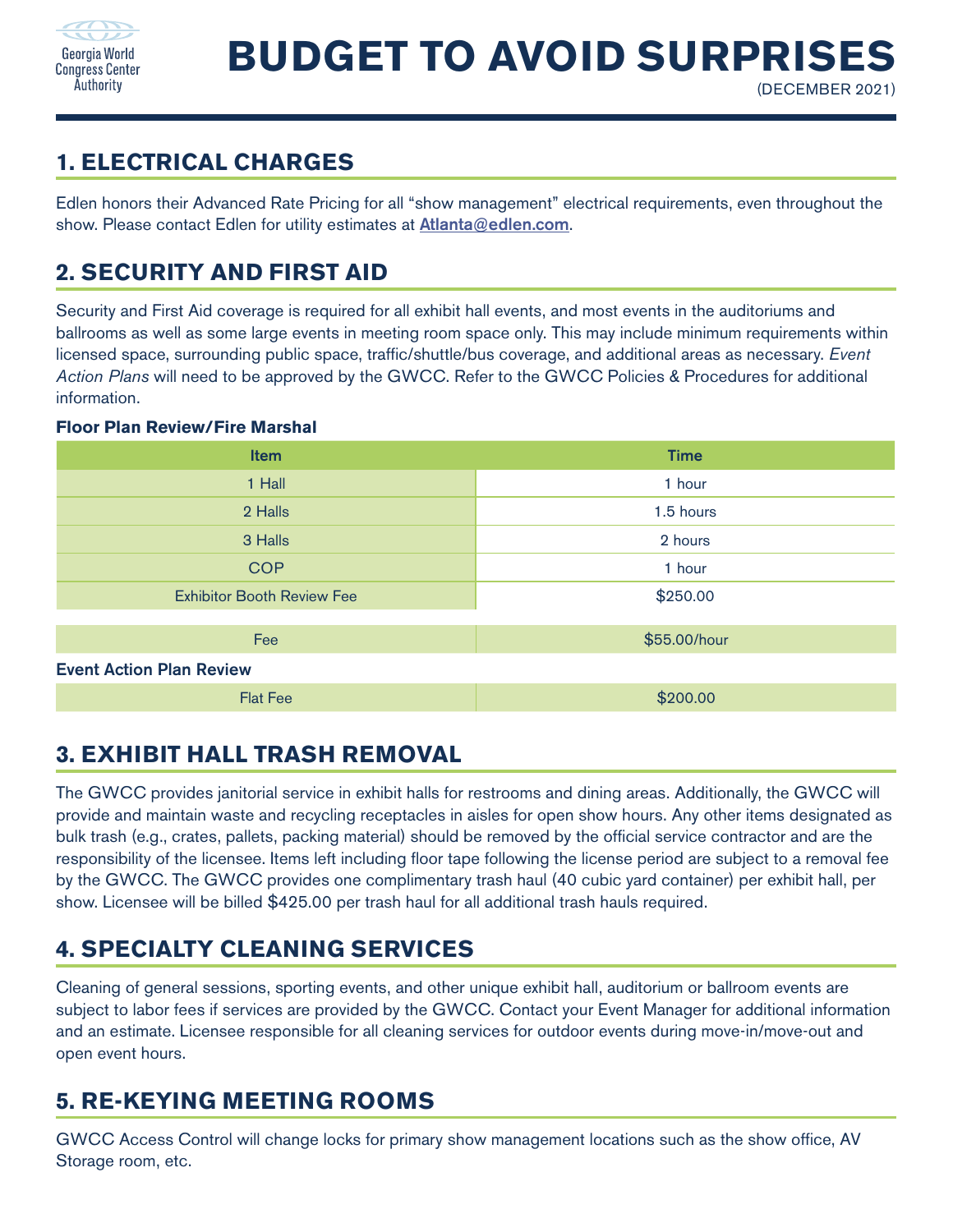

#### The Department of Public Safety Access Control - Key structure and fees

- **•** 10 high security keys provided complimentary
- **•** Additional keys provided at a cost of \$10/key for non-high secure keys and \$25/key for high secure keys

#### Lost/non-returned keys

- **•** \$20.00 per non- high security key
- **•** \$100.00 per high security key
- **•** Contract security master key cost to the licensee
	- \$150.00 per set
	- Master contract security key sets issued (includes non-standard/high security keys/allen wrench)
		- **•** A Building 1 set
		- **•** B Building 2 sets
		- **•** C Building 1 set

### Lost /non-returned Contract Security

**•** \$500.00 (per key set billed to licensee)

# **6. EXHIBIT HALL AIR CONDITIONING**

The GWCC maintains minimal comfort levels during move-in and move-out periods as part of the basic rental fee. If the logistical requirements of an event should demand that temperature be maintained within a specific range and additional air conditioning is necessary, the GWCC will provide such air conditioning at the rate of \$200.00 per hour, per exhibit hall.

# **7. STAGE RISERS**

The GWCC maintains an inventory of portable staging units (6'x8') and range in height from 16" to 32". Sufficient units to provide a speaker's platform or head table are provided in a meeting room at no charge. Stage steps and skirting are included at no additional charge. Staging is subject to availability. Should the GWCC inventory be exhausted, the customer will be responsible for rental of additional units from an outside vendor. GWCC stage units can be rented for \$35.00/unit/event day for the 6'x8' risers.

Stages require in exhibit hall above a certain size or to extend existing stages in the ballrooms should be outsourced from a third party.

# **8. MEETING ROOM WATER SERVICE**

The GWCC provides complimentary head table bottled water for each session. Any water coolers requested for inside the meeting rooms, public areas or exhibit halls can be ordered through Levy Restaurants, the exclusive inhouse caterer.

### **9. TABLES**

If tables are used for exhibits as sold by the licensee to exhibitors or as table top exhibits, tables are charged at \$25/table/event day.